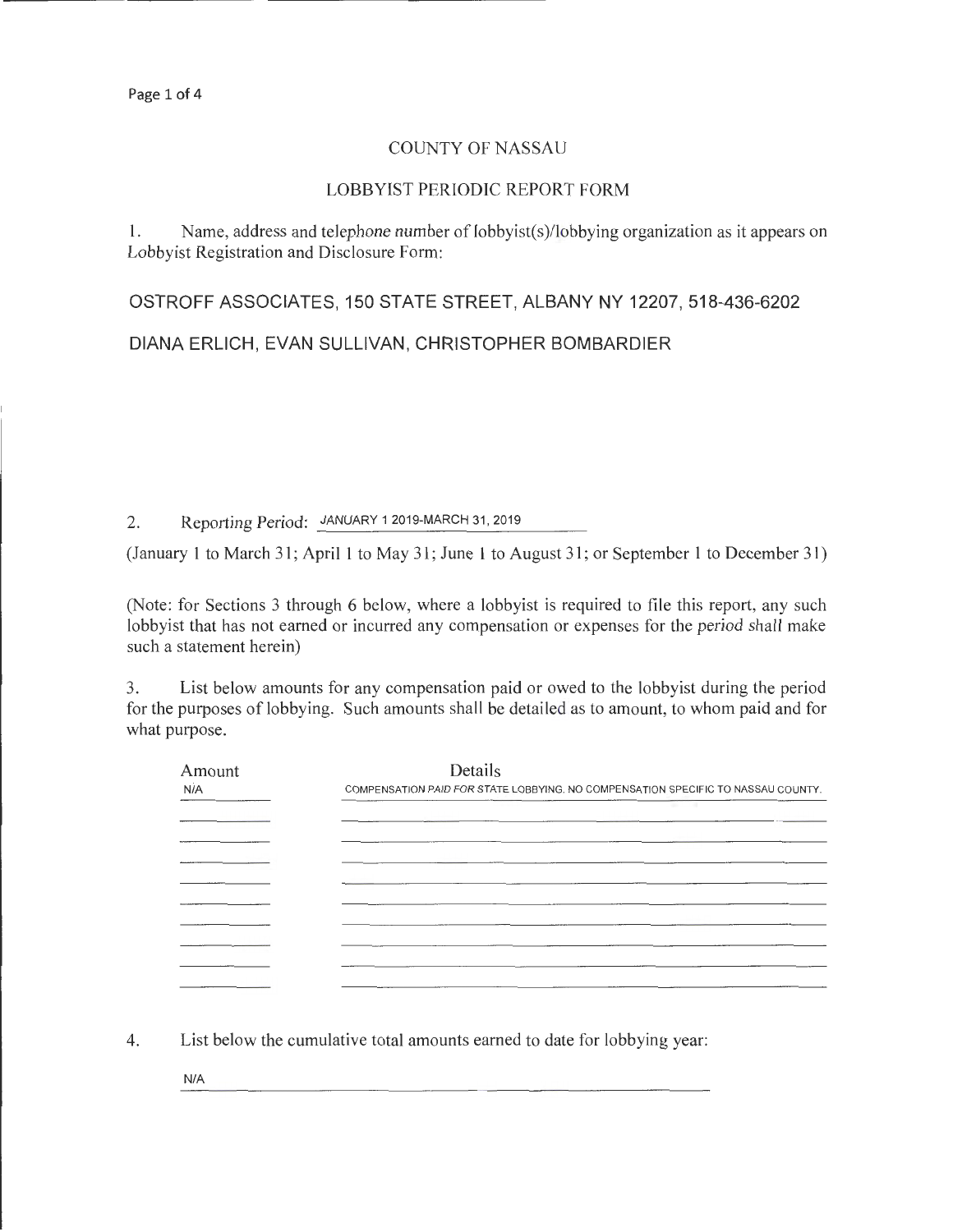Page 2 of 4

5. List below amounts for any expenses expended or incurred by the lobbyist during the period for the purposes of lobbying. Such amounts shall be detailed as to amount, to whom paid and for what purpose.

| Amount                                | Details                                                                                                                     |
|---------------------------------------|-----------------------------------------------------------------------------------------------------------------------------|
| N/A                                   | N/A                                                                                                                         |
|                                       |                                                                                                                             |
| <b>CONTINUES OF A SHOPLAN COMPANY</b> | __________                                                                                                                  |
|                                       | the contract of the contract of the contract of the contract of the contract of the contract of the contract of<br>________ |
|                                       | and the contract of the contract of the contract of the contract of the contract of the contract of the contract of         |
|                                       |                                                                                                                             |
|                                       |                                                                                                                             |
|                                       | The property of the Association of the Association                                                                          |
|                                       | the contract of the contract of the contract of the contract of the contract of the contract of the contract of             |
|                                       | ---------<br><b>The Sales Constitution Select Highler Constitution</b>                                                      |
|                                       |                                                                                                                             |

6. List below the cumulative total amounts expended to date for lobbying year:

N/A

(In lieu of completing 7 through 10 below, you may attach a copy of your Lobbyist Registration and Disclosure Form, provided the information has not changed.)

7. List whether and where the lobbyist(s)/lobbying organization is registered as a lobbyist (e.g. Nassau County, New York State):

## NEW YORK STATE, NEW YORK CITY, NASSAU COUNTY

8. Name, address and telephone number of client(s) by whom, or on whose behalf, the lobbyist is retained, employed or designated.

American Traffic Solutions, Inc. 1330 West Southern Avenue, Suite 101 Tempe, Arizona 85282 (480) 596-4673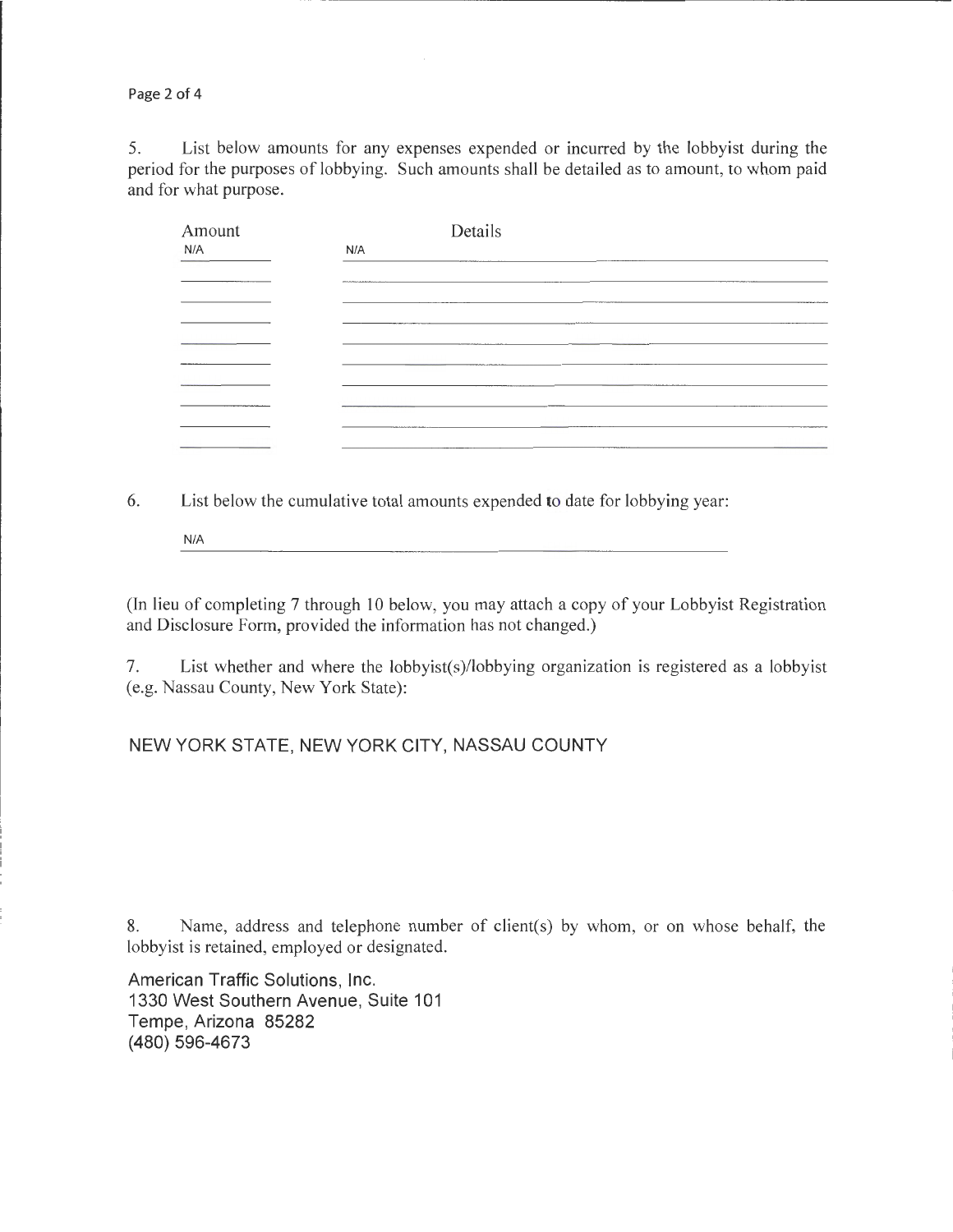Page 3 of 4

Covanta Energy, LLC 445 South Street Morristown, NJ 07960 Phone: 732-274-1400

lAC 555 West 18th Street, New York, NY 10011 212-314-7334

9. Describe lobbying activity conducted, or to be conducted, in Nassau County, and identify client(s) for each activity listed, during the Reporting Period.

lAC: LICENSING ISSUE

COVANTA: CARBON ADDER

10. The name of persons, organizations or governmental entities before whom the lobbyist has lobbied during the period.

MIKE SANTARAMO, DIRECTOR OF GOVERNMENT AFFAIRS